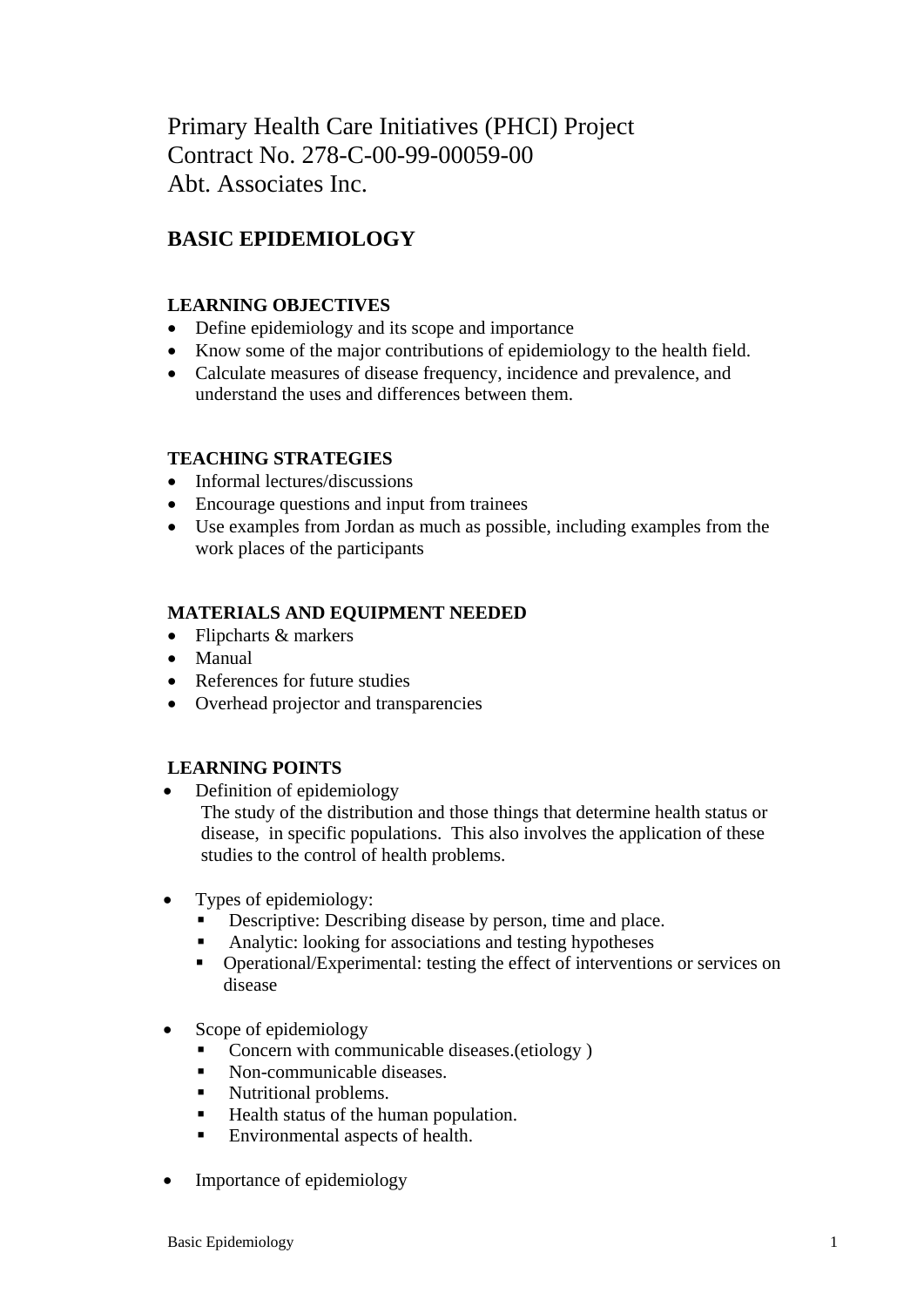- Allows greater knowledge of community and its problems
- To search for causes
- Assist in putting priorities for action
- For planning and evaluation of the effectiveness and efficiency of health services e.g. The value of treating high blood pressure, the efficiency of sanitation measures to control diarrheal diseases etc.)

### **Applied epidemiology**

- Community diagnosis
	- To find magnitude of health problems in the community
	- To find out what are the prevalent diseases in the community and their causes
	- To find the susceptible groups (groups that are vulnerable to certain problems)
	- To evaluate what is being done
	- To calculate some measures of disease frequency by using epidemiological tools such as prevalence and incidence calculations
- Prevalence of the disease the number of cases in a given population at a specified point in time.
	- Prevalence rate = Number of people with the disease at a specified time  $x100$ Total population at risk at the specified time
	- Uses of prevalence rates
		- o Understand magnitude of current health problems in a population
		- o Compare magnitude of various health problems to set priorities
		- o Assessing the need for health care and the planning of health services.
		- o It's often used to measure the occurrence of conditions for which the onset of disease may be gradual, such as Type II diabetes or rheumatoid arthritis.
	- Factors influencing observed prevalence rate
		- o The severity of illness (if many people who develop a disease die its prevalence rate is depressed)
		- o The duration of illness (if a disease lasts a short time its prevalence rate is lower than if it lasts a long time)
		- o The number of new cases (if many people develop a disease its prevalence rate is higher than if few people do so)
	- **PREVALENCE** best used for:
		- o Chronic, long-term illness
		- o Monitoring of changes in chronic diseases
- Incidence of the disease The number of new cases arising in a given period in a specified population.
	- Cum. Incidence = Number of NEW CASES in defined period of time  $X100$ Total Population during defined period of time
	- Uses of incidence
		- o Specialized incidence measures:-
			- Morbidity rate which is defined as the incidence of a disease in a particular population over a specified time period
			- Attack rate: When the duration of a disease is short (e.g., an acute infectious disease such as measles) and the observation period covers an entire epidemic, the incidence of the disease is called the attack rate.
			- Mortality rate
			- Case-fatality rate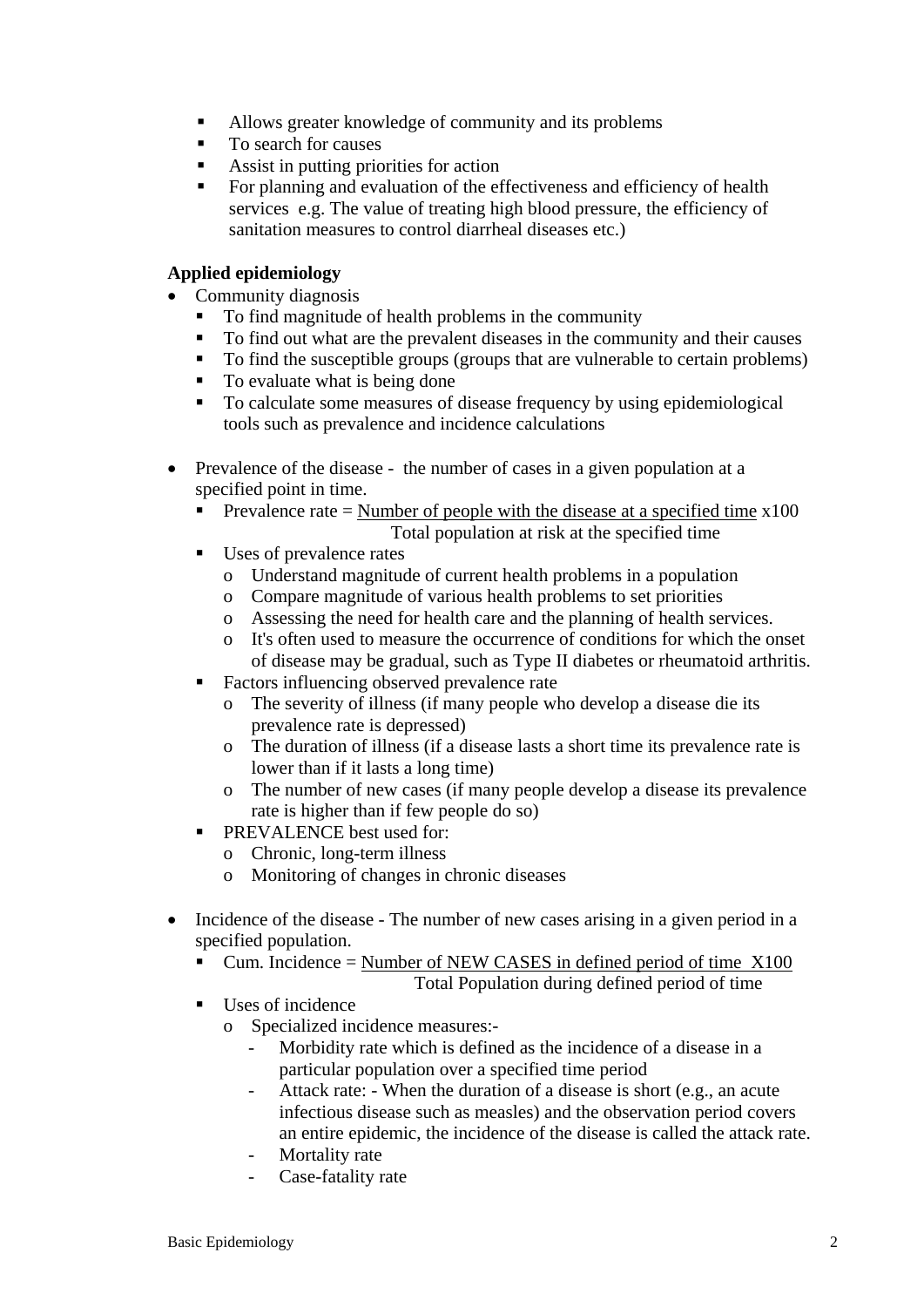- o Monitor progression of new cases over time
- o Compare incidence of various health problems to set priorities
- **INCIDENCE** best used for:
	- o Short-term, acute illness
	- o Monitoring of epidemic illness
- Ratios or Health Indices used to understand the effect of health activities, for example – the vaccination ratio
	- Vaccination ratio = Total number of children **receiving** vaccine X 100 Total number of children **eligible** to receive vaccine
	- Uses of ratios such as vaccination ration
		- o Compare local vaccination rates with national standards or rates
		- o Compare national vaccination rates with other countries
		- o Compare improvements in vaccination rates with new policies or vaccination strategies

### **Epidemiological surveillance**

- Definition of epidemiologic surveillance
	- The on-going systematic collection, analysis, and interpretation of health data essential to the planning, implementation, and evaluation of public health practice
	- This should be closely integrated with timely dissemination of this data to those who need to know, both at the central and local levels
	- The final link in the surveillance chain is the application of this data to prevention and control.
	- Local PHC staff can be very important in identifying a new epidemic or cluster of cases
		- o Requires awareness of grouping of unusual or new type of illness
		- o May be only 3 or 4 cases, but could be beginning of a new epidemic
	- Information for surveillance is taken primarily from clinic records, especially patient records
		- o Accurate record is very important for followup of suspected cases of reportable disease
		- o May require referral to specialist or hospital for confirmation of suspected case of reportable disease
	- **Must use standard MOH forms for recording and reporting**
	- Notifiable diseases in Jordan
		- o Diseases to be notified urgently (attachment 1)
		- o Diseases to be notified urgently on weekly & monthly basis (attachment 2)

### **Community Screening for Disease**

- Definition of screening
	- The presumptive identification of unrecognized disease or defect by the application of tests, examination or other procedure which can be easily and rapidly applied
	- **Purpose of screening is to sort out apparently well persons who probably have** a disease from those who probably do not, such as screening for hypertension with blood pressure measurements
	- Ideal of screening is to identify persons with a disease or risk of disease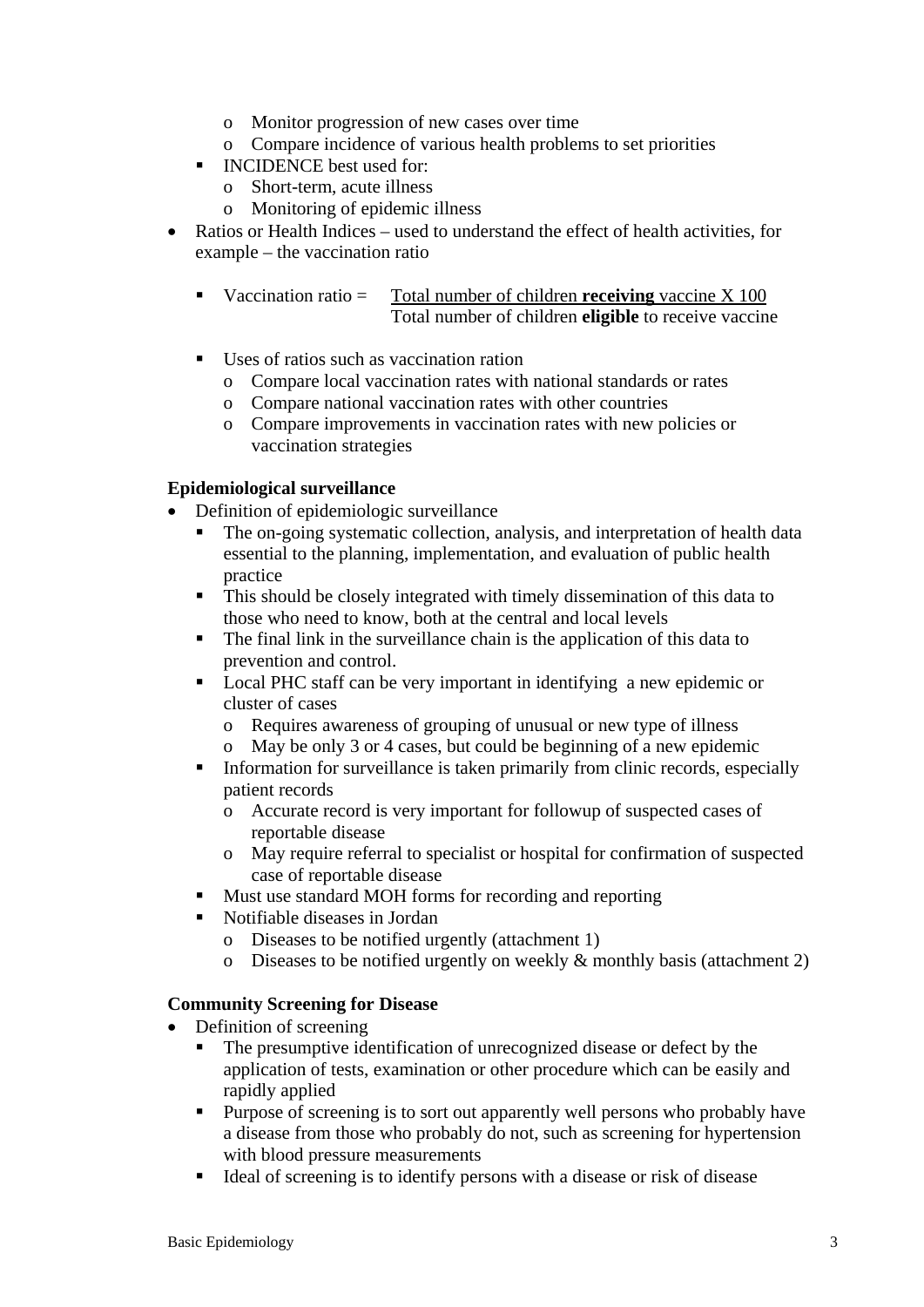- Example: Identification of hypertension by several high blood pressure readings, and control of blood pressure with exercise and daily medication
- This will significantly decrease the risk of heart attack, heart failure, and stroke later in life
- Screening is not diagnosis it is only identification of those who are at higher risk for having a specific disease
- Cannot base treatment on results of a screening test must be based on results of more accurate diagnosis and testing
- Criteria for disease or problem suitable for community screening
	- Is highly prevalent
	- Serious consequences of disease
	- No symptoms or signs at early stages
	- Can be detected at relatively low cost before the clinical stage starts
	- Early treatment is available and accessible that has been shown to reduce morbidity and mortality
- Screening will result in false positives and negatives, as well as identify those with true disease
	- Those with false positives must be distinguished from those with true disease by further diagnostic testing.
- Types of screening
	- Mass screening involves the screening of a whole population.
	- Multiple or multiphasic screening involves the use of a variety of screening tests on the same occasion (such as school health exams)
	- **Targeted screening of groups with specific exposures, (e.g. workers in high** noise environments), is often used in environmental and occupational health
	- Case-finding or opportunistic screening is restricted to patients who consult a health practitioner for some other purpose, (example: screening for cancer of breast in women who come for respiratory infection, screening for diabetes in patients coming for painful feet)

### **GROUP EXERCISE**

Apply the above criteria for suitable screening to the following problems. Is there an effective and efficient way to screen for these problems?

- a. Diabetes
- b. Cancer of the breast
- c. Cancer of the uterus
- d. Anemia in children

### **CASE STUDIES**

1. You are working in a Health Center which serves a population of 14,500 people. In the period from January to March you treat a total of 126 new cases of upper respiratory infection, and from April to June you treat a total of 70 new cases of respiratory infection.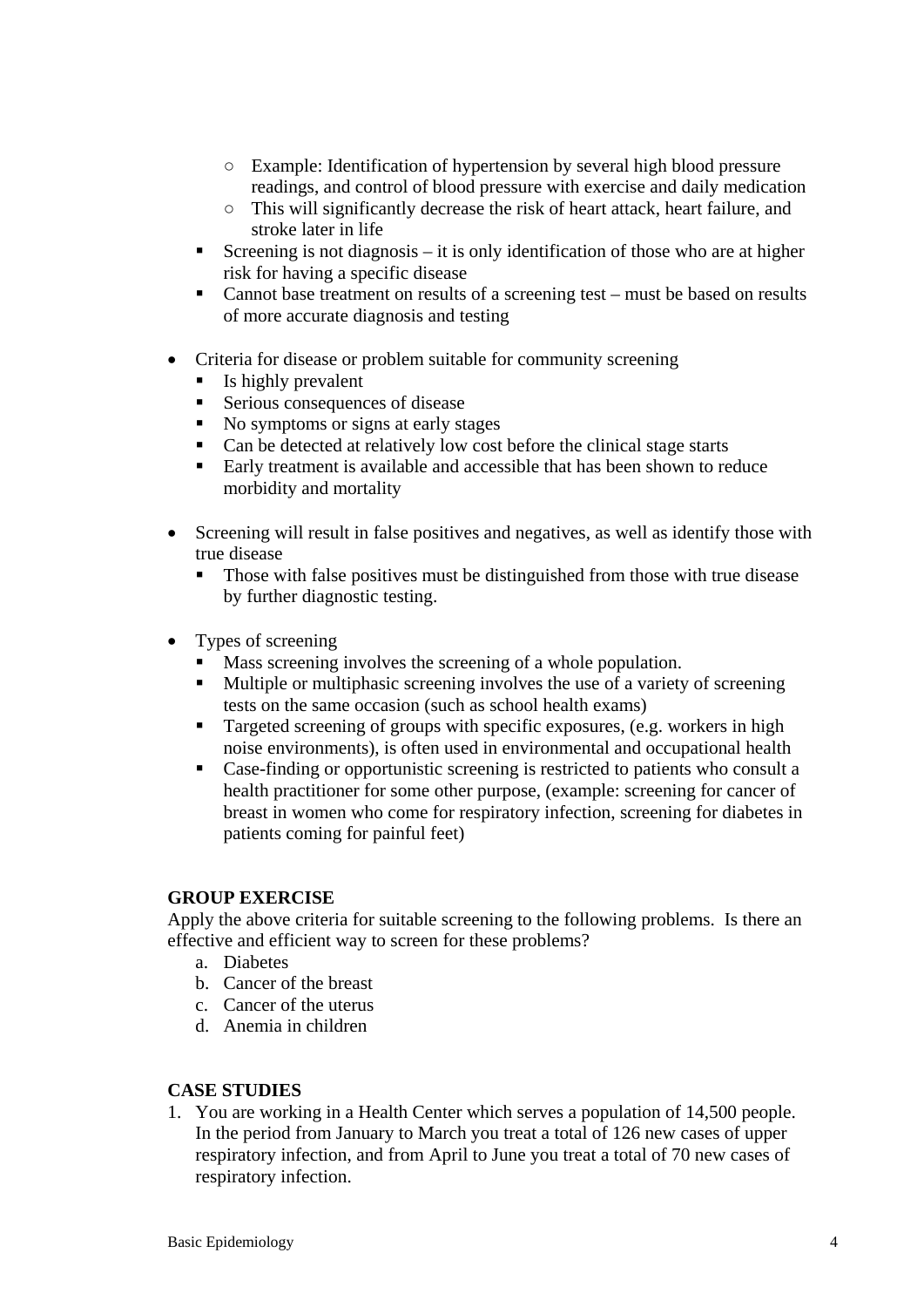- a. Calculate the incidence of upper respiratory infection in January-March. and April-June.
- b. What may be some of the reasons that there is a change in the incidence?
- c. Why are we measuring incidence rather than prevalence in this example?
- 2. In this same health center that serves a population of 14,500 people, you treat a number of people with asthma and with diabetes (Type II). Since they all come to the center for their medicines at least once in two months, you count all the persons with asthma and all those with diabetes in the months of June and July. You find that during this time, you have treated 45 people with asthma and 165 people with Type II diabetes.
	- a. Calculate the prevalence of asthma and of diabetes in this population.
	- b. Why are we measuring prevalence rather than incidence in this example?
- 3. During an entire year approximately 4,000 people, both adults and children, come to your PHC to receive care. During that entire year, the diagnosis of diarrhea was made in 500 people who came in to be seen for that problem.
	- a. What was the annual incidence of diarrhea in your PHC clinic population that year?
	- b. Can you say that was the incidence of diarrhea in the whole village? Why or why not?
- 4. Among the 4,000 people who come to your PHC for care, one-half of them are adults. Among the adults, 50 of them have chronic arthritis.
	- a. What is the prevalence of arthritis among the adults who come to your PHC?
- 5. In the most recent vaccination campaign in your Health Center, a total of 450 children less than 2 years of age received their  $4<sup>th</sup>$  dose of oral polio vaccine, and 375 children less than 2 year of ages received their  $4<sup>th</sup>$  dose of DPT vaccine. The total number of children less than the age of 2 in the catchment area of your health center is 600.
	- a. What is the vaccination ratio for the completed primary series of oral polio vaccine?
	- b. What is the vaccination ration for the completed primary series of DPT vaccine?
	- c. Are these ratios good, or can anything be done to improve these ratios?
- 6. In a particular community, 115 persons in a population of 4400 became ill with food poisoning. These 115 ill persons were from 75 households, and the total number of persons living in these 75 households was 425.
	- a. What is the ratio of ill people in the community?
	- b. What is the ratio of ill people in the 75 affected households?

### **CRITICAL ELEMENTS FOR EVALUATION OF COMPETENCE**

- Understand the meaning of epidemiology
- Understand the use of epidemiological tools such as surveillance at the health facility level
- Able to do simple epidemiological calculations